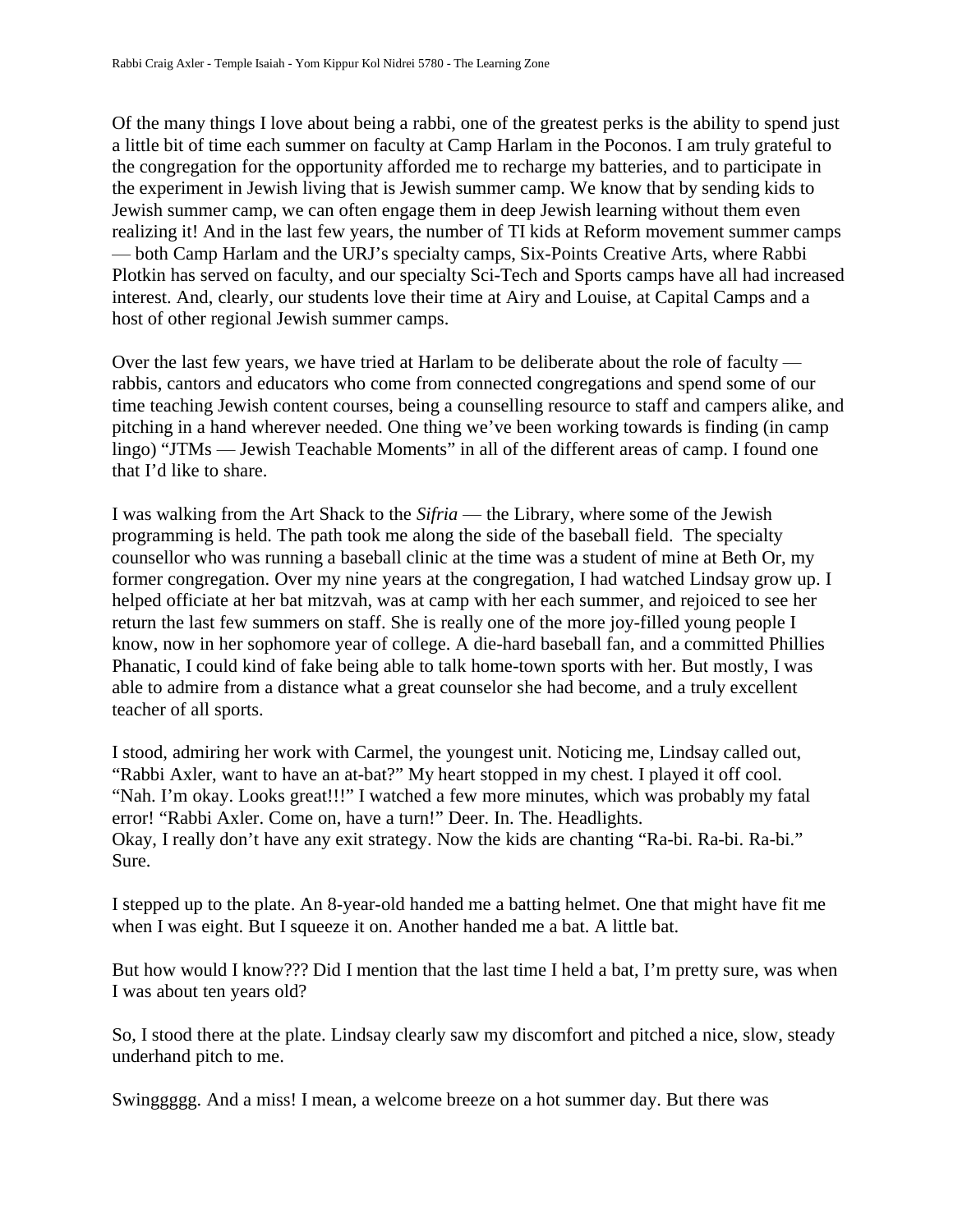## nothing but air!

Lindsay called to me. "Okay, get your hands a little closer together. Put your elbow down. And just try to connect."

Pitch number two. Slow, steady, underhanded...

Swingggg. CRACK! Made such a connection, I was surprised the bat didn't crack in half!!! I smashed that ball.... right. at. Lindsay's head. Oh, my God, no! Don't let me hit the ball right into her face!!!

One slight sweep of her glove, the ball stopped, and was pocketed. You're out!

And all of the 8- and 9-year-old Carmel campers cheered for me. "Ra-bi! Ra-bi! Ra-bi!"

The Jewish Teachable Moment???

I did something that was uncomfortable, unfamiliar, hard. Something I wasn't totally sure I could do; and for which I had lots of emotional baggage. But, for some reason, I trusted a voice of experience. "Come on, Rabbi, have an at-bat."

And, it felt great. I even got the adoring chants of the Carmel campers despite my having been caught out immediately. I guess I earned their chants by connecting with the ball? Or maybe by just stepping up to the plate? Or just because 8- and 9-year-olds really like to chant?

Whatever the case, I also realized that, as a congregational rabbi, much of what I do is ask people to do things that they are not expert at; things they may not have done in a very long time, if ever before; things that they may have some emotional baggage attached to; things that might even be hard.

And, on a pretty consistent basis, you are willing to do these things. Come up for an *aliyah*; hold the *lulav* and *etrog*; say a Hebrew prayer; sing in front of others; try on an element of Jewish prayer garb, *tallit*, *kippah*, even *tefillin*.

Really, the folks who are most likely to be asked to step out of their comfort zones are our amazing *b'nei mitzvah*, who stand up here virtually every week — usually in intensely unfamiliar and uncomfortable clothing — and chant in an ancient, foreign language in front of a room filled with their family and peers, and often half-full of people they don't even know, but who have come for their partner. Shabbat after Shabbat, I am impressed by the confidence and courage shown by 12- and 13-year-olds who rise to this challenge. How many of the adults in their lives would put themselves in the position of standing on the *bimah* and similarly leading the congregation in *V'Ahavta*?

In my conversations with *b'nei mitzvah* and their families, I often mention that I really have just two primary goals for them on the day of their *simcha*: that they feel fantastic about being Jewish and their accomplishments; and that they stretch a bit to get there.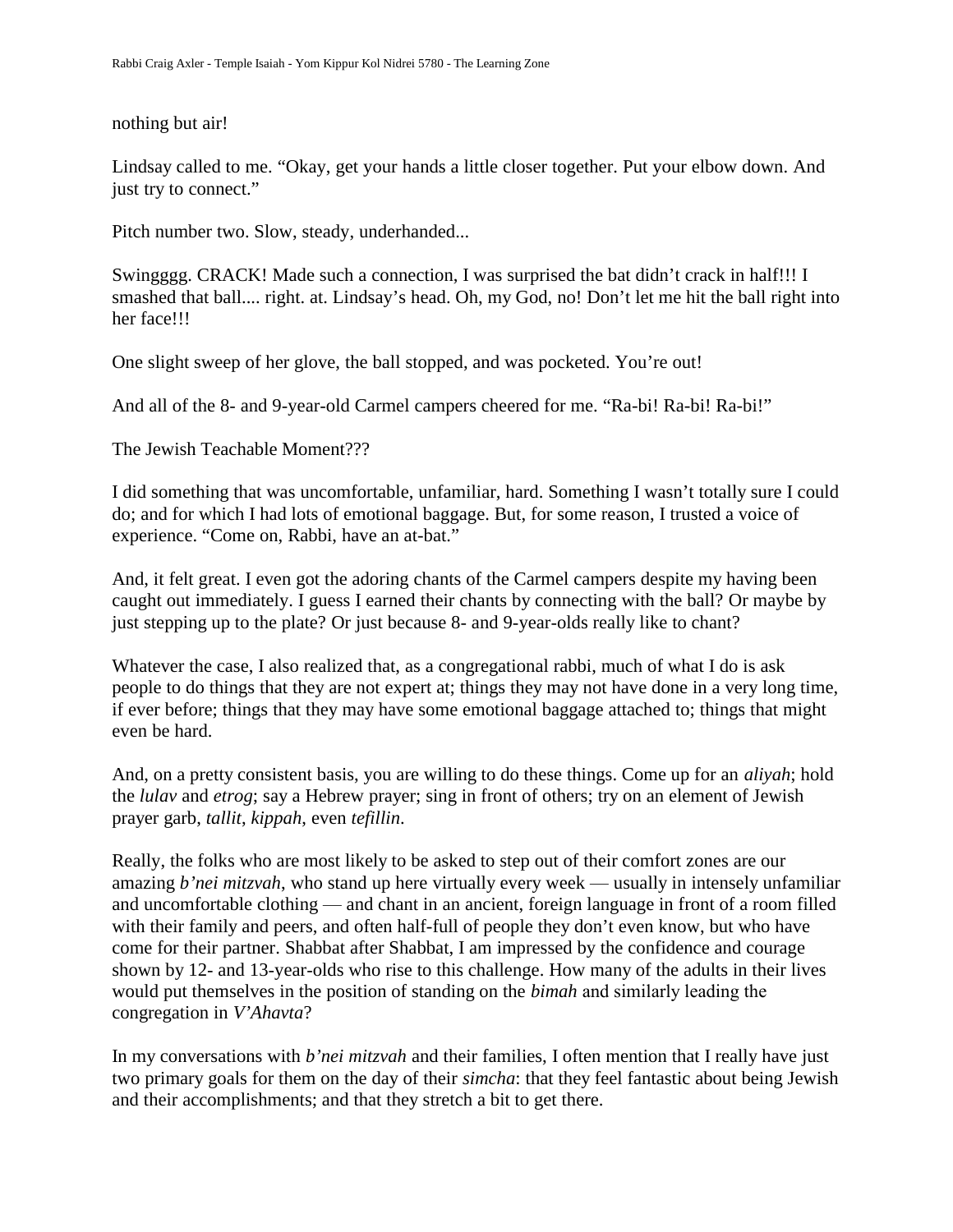It is the second part that I think is a relevant lesson here as we begin *Yom Kippur*. What does it mean to stretch ourselves, to put ourselves consciously and willingly into a place of unfamiliar territory, challenge, even discomfort? And how might those experiences be among the most spiritually productive we can have?

The very term "comfort zone" seems to derive from the literal temperature of the room — the range between 68–72 degrees where the physical body is likely to feel neither cold nor hot. Although, as I discovered after I asked the thermostat be lowered at *Rosh HaShannah* services last week, comfort zones are an intensely personal and relative thing! How's everyone feeling right now?

But our metaphoric comfort zones are not necessarily the blessing that they seem to be. When we stay in a place of absolute familiarity, when we surround ourselves with people who hold identical opinions to ours, whose experience mirrors our own; when we stay inside a protective bubble, we are far less likely to grow. It is the experience of the new and the challenging that forces us to consider, and perhaps modify our outlook. Most in this room have had to walk into a new experience: a shift in work environments or even new career altogether; travel that involved spending time in a place where truly no one spoke your language; relocation from a long-time community which forced you to build a new social network; a transfer of status of any kind along life's path. Change is uncomfortable — of this we can be sure! But that discomfort is often among the most productive of experiences.

Social scientists point out that, rather than pose the duality between a "comfort zone" of safety versus a "danger zone" of fear, there is something that mediates the two, the place where growth occurs — the "learning zone." Along the continuum, it is in this zone that the optimum mix of attention and interest are coupled with a moderate amount of anxiety in order to produce significant growth. The danger-zone is filled with too much anxiety or intensity, and more often than not causes less growth, more chances for destructive failure. The comfort zone is the place where both performance and interest stay low, and so does energy and productivity. Finding a balance — the spot where healthy anxiety is joined with appropriate challenge — stretching, as I like to call it — is the sweet spot of the learning zone.<sup>1</sup>

This desire to remain in a world of personal safety is reflected in the story we will read tomorrow afternoon, the ancient tale of the prophet Jonah. Called to take care of a mission on behalf of God, to proclaim judgement against the city of Nineveh, Jonah runs the other way, boarding a ship headed for Tarshish — as far in the other direction as the ancient world could imagine. The seas roil up around the boat, and Jonah retreats down into the hull of the ship, even further, into the protective delusion of sleep! In the belly of the great fish, he shifts from the comfort zone to the danger zone and finds himself even less effective — his prayer at that time essentially says "I give over all control to you, God!" But his mission can't be accomplished by giving up any sense of being active or engaged in the task — with apologies to Carrie Underwood, there is no Jewish country song that says "Adonai, Take the Wheel."

<sup>1.</sup> based on Gustavo Razzetti, "How to Leave Your Comfort Zone" liberationist.org/how-to-leave-your-comfort-zone-for-the-better/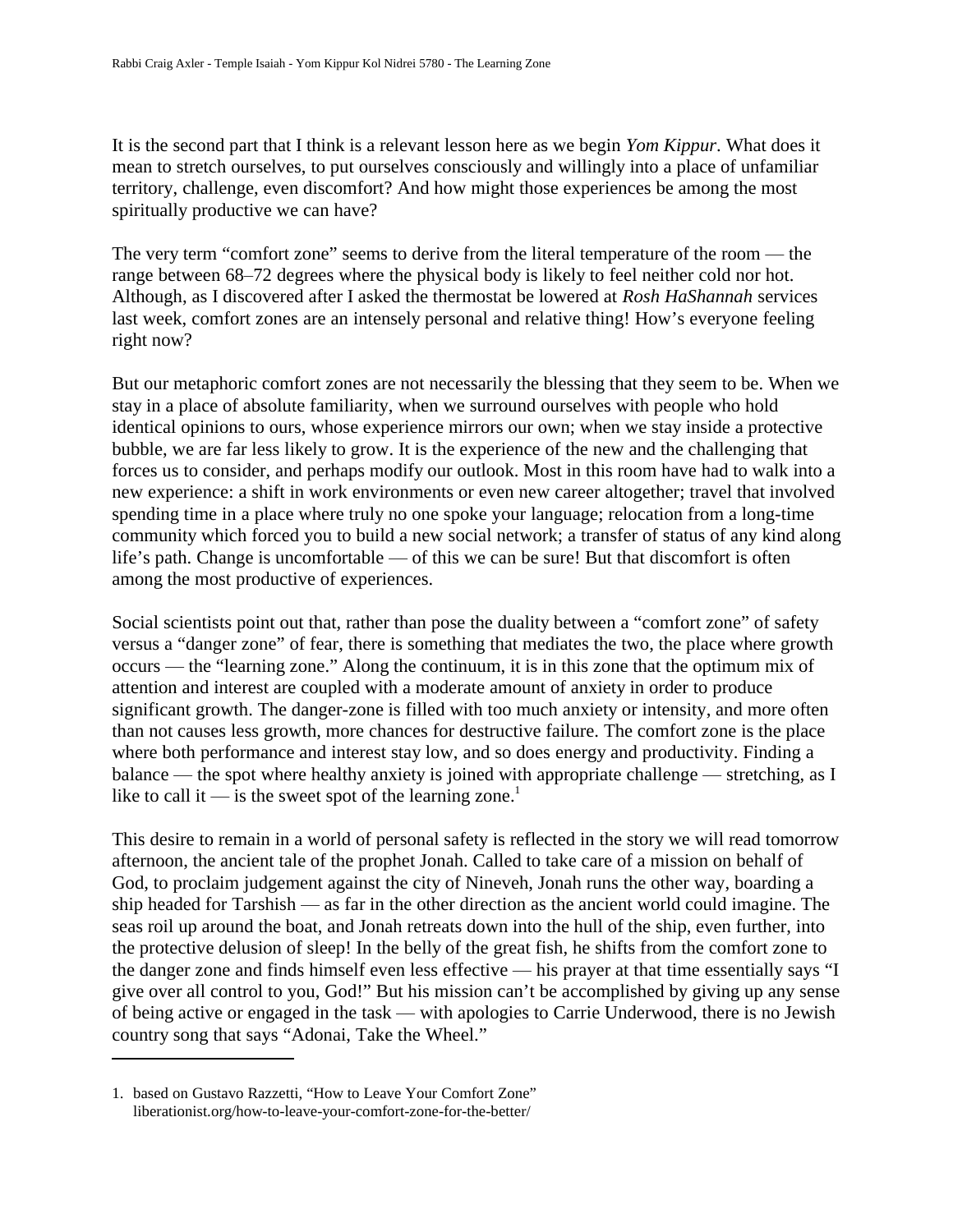Once he gets to Nineveh, he enters the learning zone — he discovers that his delivery of an uncomfortable message: "Forty more days and the town will be destroyed [on account of your sins]", while difficult to bring yields the intended result. The people repent, from the king on down the line, and God's anger and judgement is removed from the city — they have proven Jonah's mission successful. But he is more focused on the idea that he was required to leave the comfort of home, travel far, and all so that God could forgive???

The conclusion of the story is instructive here. We find Jonah sitting in a little shelter to the east of the city, with the comfort of God's vine that has grown up over his head to provide shade and protection — back into the comfort zone, or so Jonah would think. The next morning, the sun rose — hot and strong — the vine is attacked by a worm sent by God, and Jonah bemoans the sudden shift from pleasure to pain. Only at this point does God make Jonah aware of the purpose of this mission — the growth he has achieved... perhaps. God questions Jonah, "You were so concerned with the vine that grew up over your head, but for which you didn't even labor! Should not I be concerned for the whole town of Nineveh, which contains so many of My own creations, 120,000 people — not to mention all of the beasts???"

The learning that happens through the discomfort of Jonah's mission is that his self-perceived "failure" was actually success — to convince a people who were headed in the wrong direction to turn around. To teach this story is to remind countless generations of the power and the possibility of *Teshuvah,* Return, Repentance and Change — not only the possibility, but the idea that this is exactly what God wants most from us. The prayers we will say repeatedly over the course of this day: "You do not wish the death of sinners, but urge them to return from their ways and live. Until the day of death, You wait for them; You accept them at once if they return." $^2$ 

Yes, we each have the potential for change, to return to our highest selves, or even discover new heights we didn't know about before. But change never comes as a result of remaining in the comfort zone. To a degree, the very act of coming to wrestle with these ancient prayers and melodies is an attempt to jar us from the easy-chair of life. To struggle to follow along with the chanted Hebrew, to confront images of God that might be at odds with our assumptions — yes, I have heard from many of you over the last week who asked "If you feel that way about God, how do you continue to say some of these prayers???" My response — and, again, it's only my response — it is helpful for me to read both prayers that feel comfortable, and to wrestle with the ones that cause me some distress — to question and nudge, to try to figure out how to deal with a tradition that is not an echo-chamber where I hear only my own thoughts coming back at me.

The very essence of *Yom Kippur* involves consciously putting ourselves in uncomfortable positions — choosing to wear clothing that is less easy on the body; abstaining from the things we so often retreat into for solace, like Jonah going down below into sleep, or any of us standing for far too long in front of an open refrigerator, contemplating what we will soothe ourselves with now; reading a litany of sins we think we know we are not guilty, let alone capable of — or are we??? *Yom Kippur* is a learning zone.

<sup>2.</sup> As translated in *Mishkan HaNefesh*, p. 214 and elsewhere